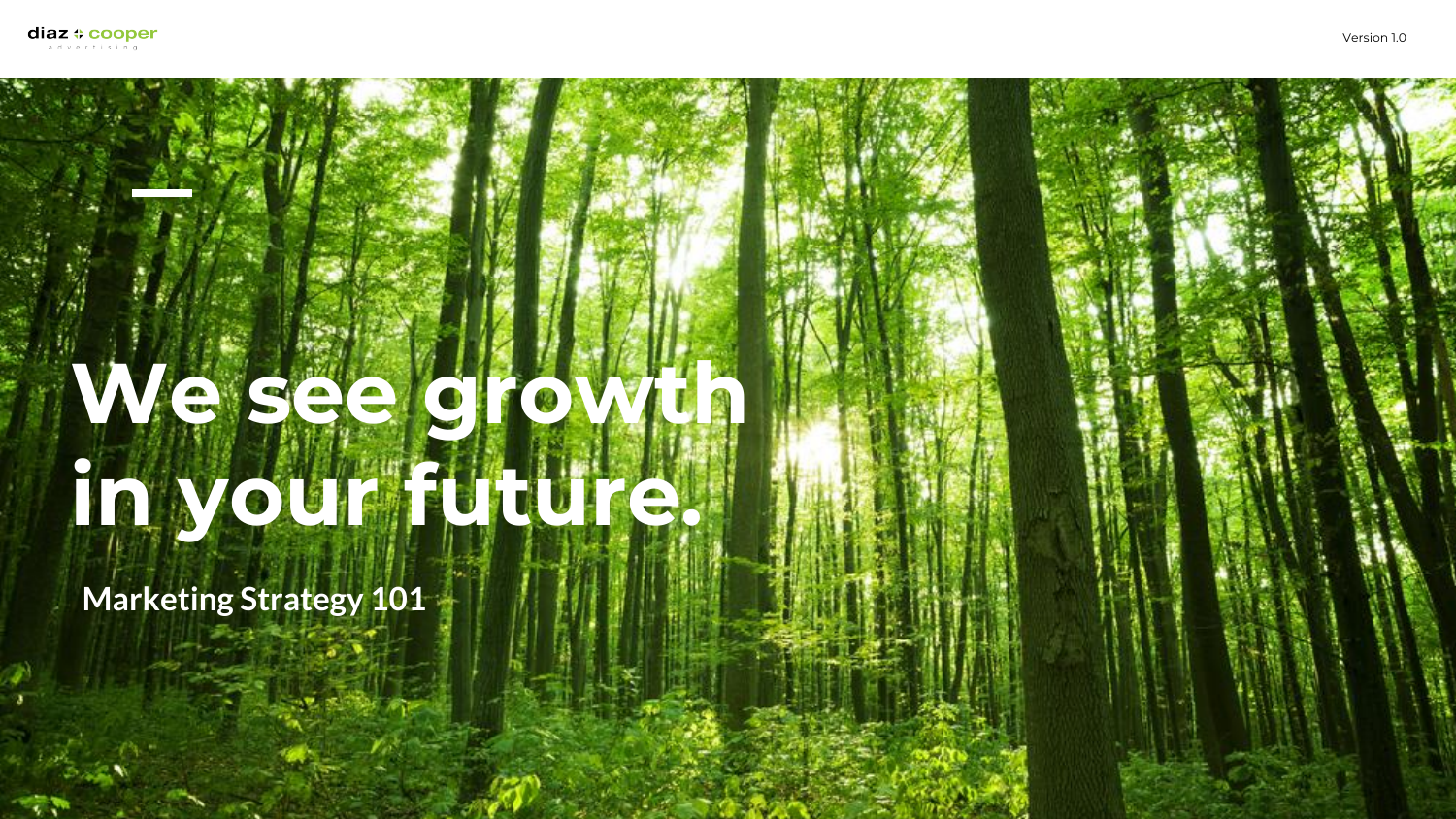

#### **what we'll cover**

**[Strategy](#page-4-0)** [Pillars of Strategy](#) [The 4 Ps](#) **[SMART Goals](#page-14-0) [Helpful Resources](#)** [Measuring Performance](#page-14-0) [The 5th P](#page-14-0)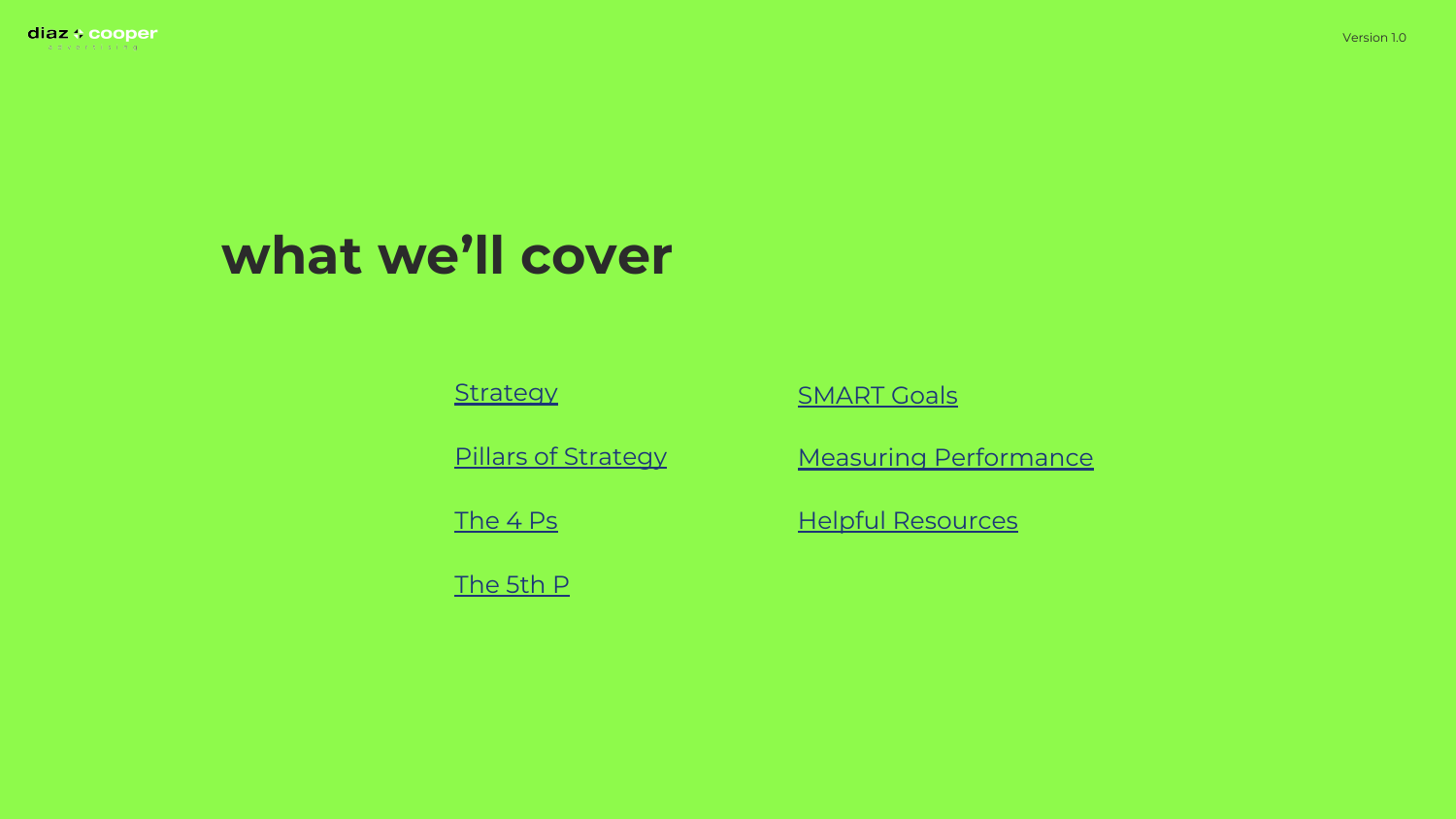## <span id="page-2-0"></span>**What is marketing strategy?**



In simple terms, a strategy is a *logical* plan of action with a long-term, forward-looking approach with the fundamental goal of achieving a sustainable competitive advantage.

Marketing strategy focuses on what you want to achieve for your business and the marketing plan details how you'll achieve those SMART goals.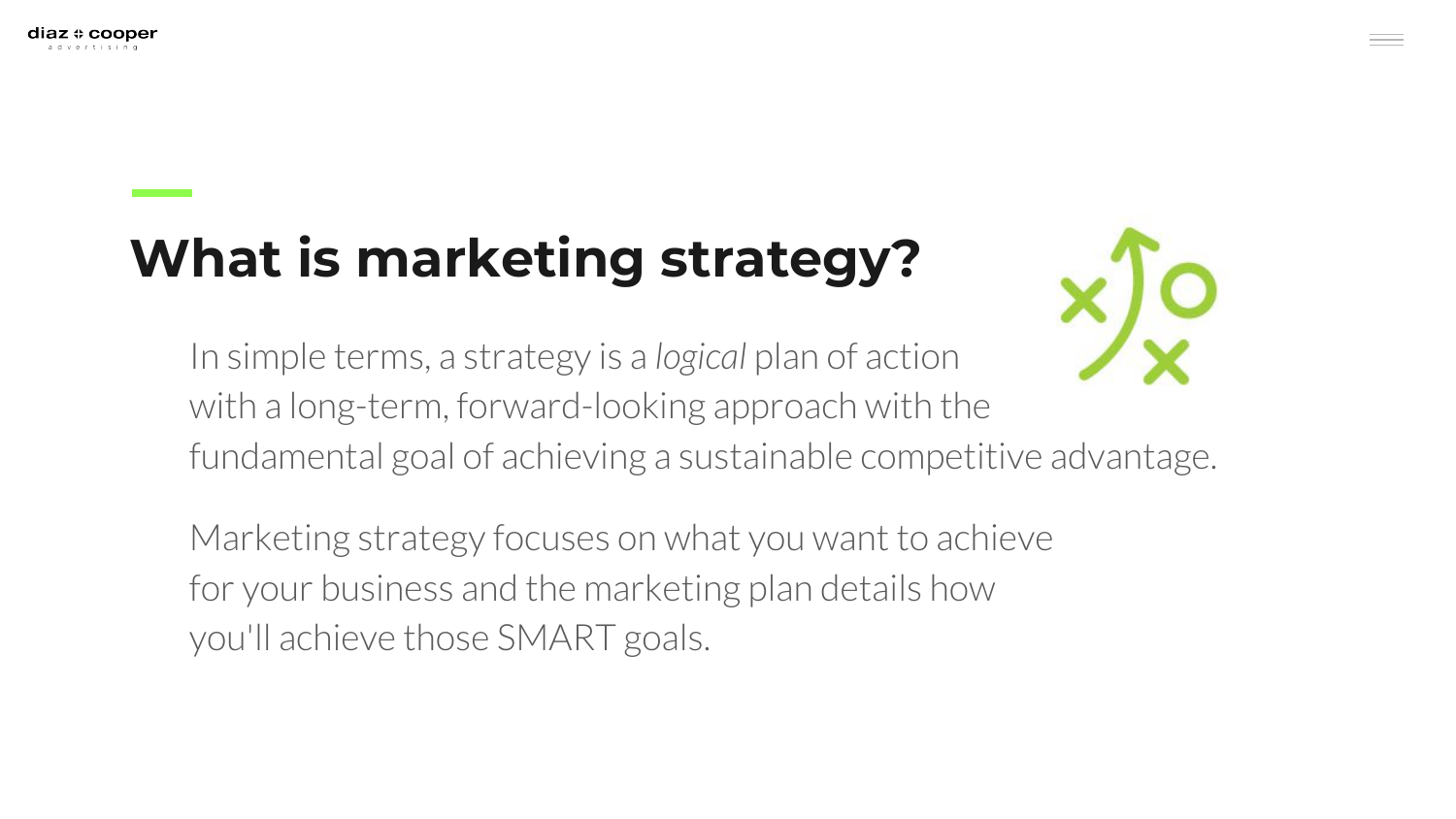

### **Keep it focused.**

Depending on the scale of your business, your digital marketing strategy might involve multiple tactics – each with different goals – and a lot of moving parts.

But coming back to this focused way of thinking about strategy will help us meet those objectives.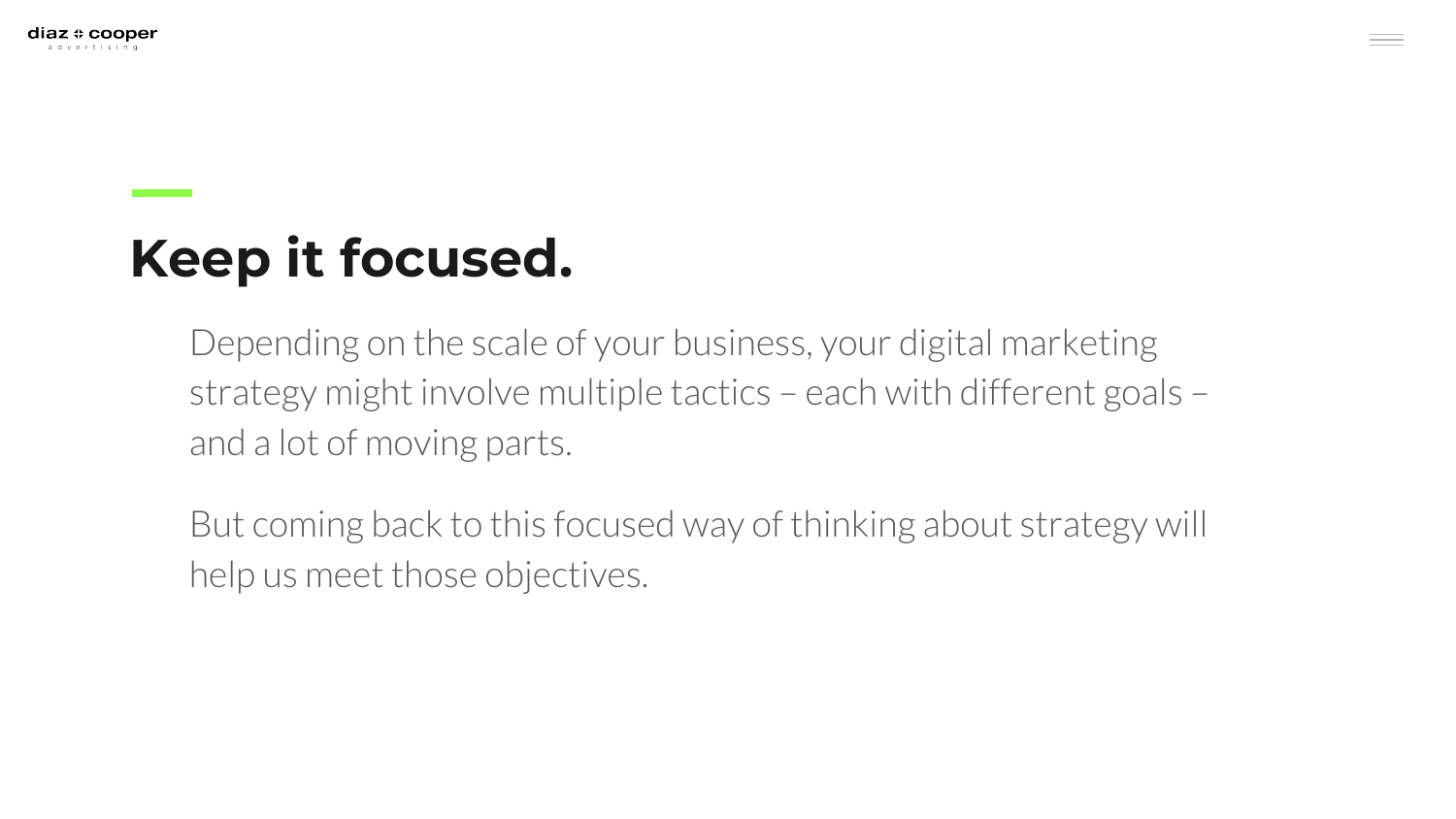<span id="page-4-0"></span>**The pillars of strategy building**



 $\equiv -$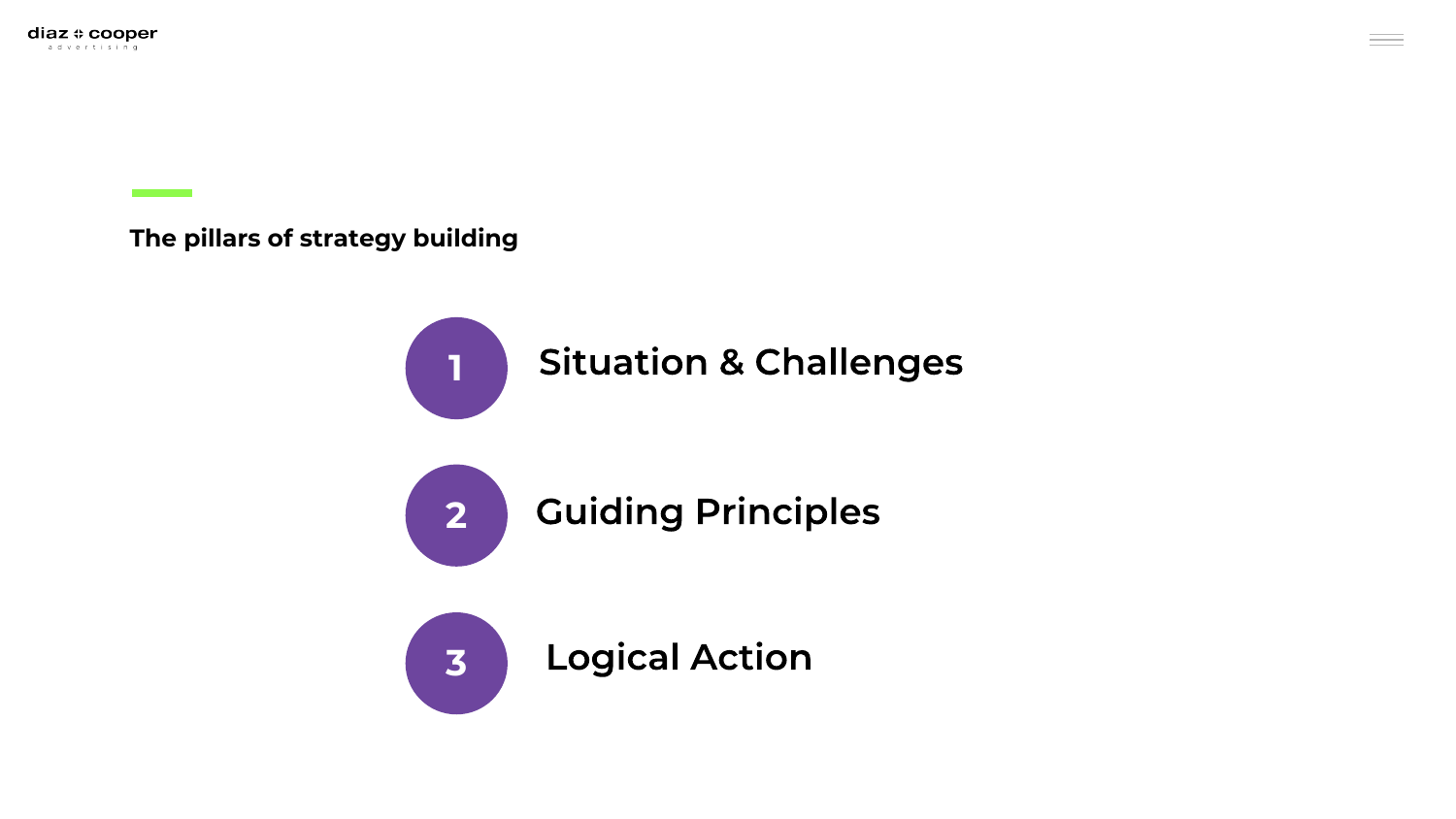## **<sup>1</sup> Situation & Challenges**

To craft a successful marketing strategy, we must understand your current business situation. What's your product market fit? What are your most profitable products or services? What are the challenges to your business growth?

Ideally, the agency reviews the business strategy which includes how your product or service benefits others and how it's unique (unique selling proposition); your competition, your target market, and other factors that will impact your ability to reach and entice people to your business.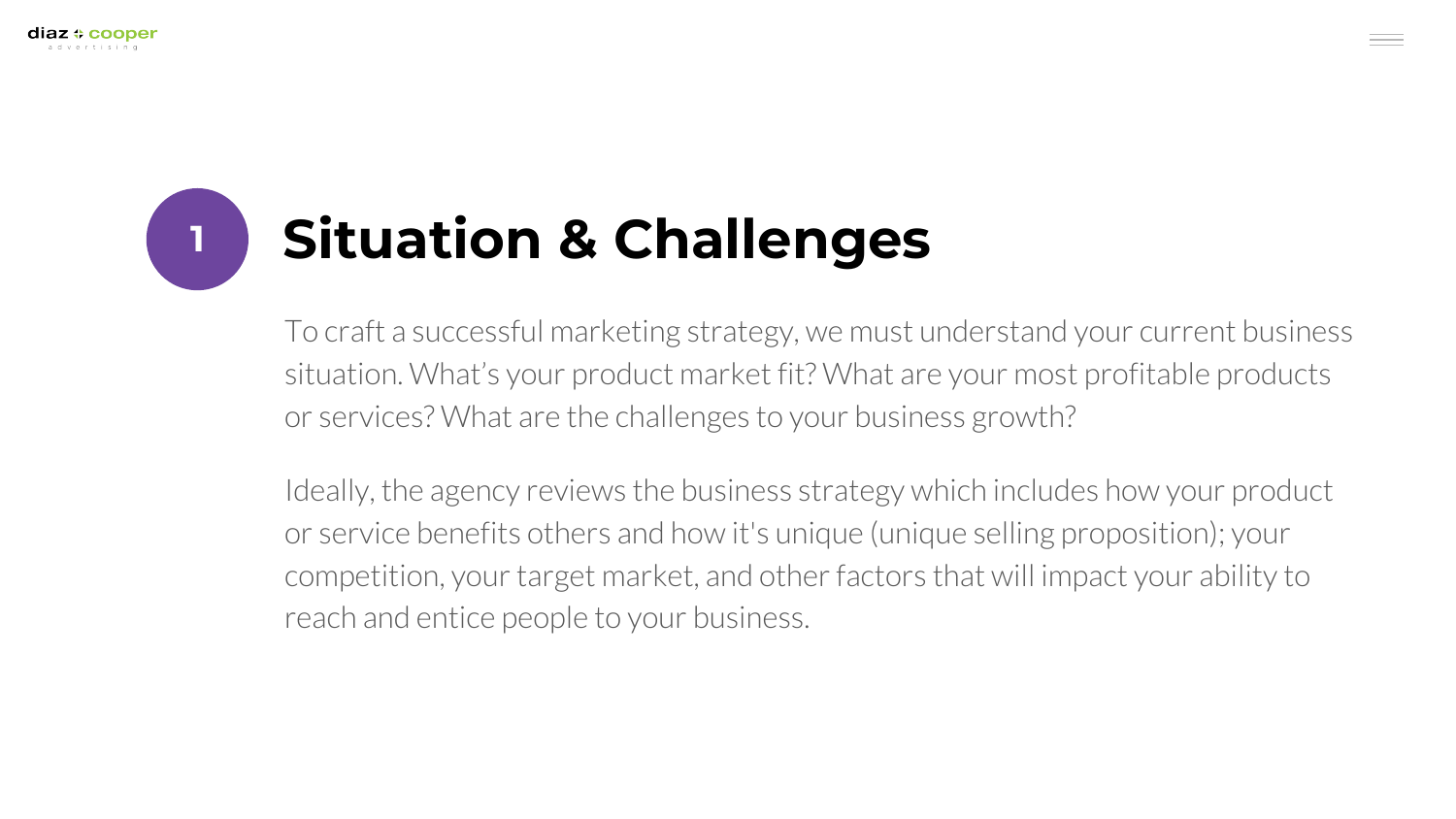#### **SITUATION & CHALLENGES**

Here are 4 crucial elements to consider.



A clear-eyed analysis of your business' strengths, weaknesses, opportunities and threats.



Identify your true competitors, and perform an analysis including market trends, gaps, pricing and new product development.

## **[Challenges](https://blog.hubspot.com/blog/tabid/6307/bid/33820/5-Major-Challenges-Marketers-Face-And-How-to-Solve-Them.aspx)**

From budget constraints to lack of training, what are the marketing challenges you must solve to be successful?



A well-defined unique value proposition that connects your product/service to your customers' needs/wants.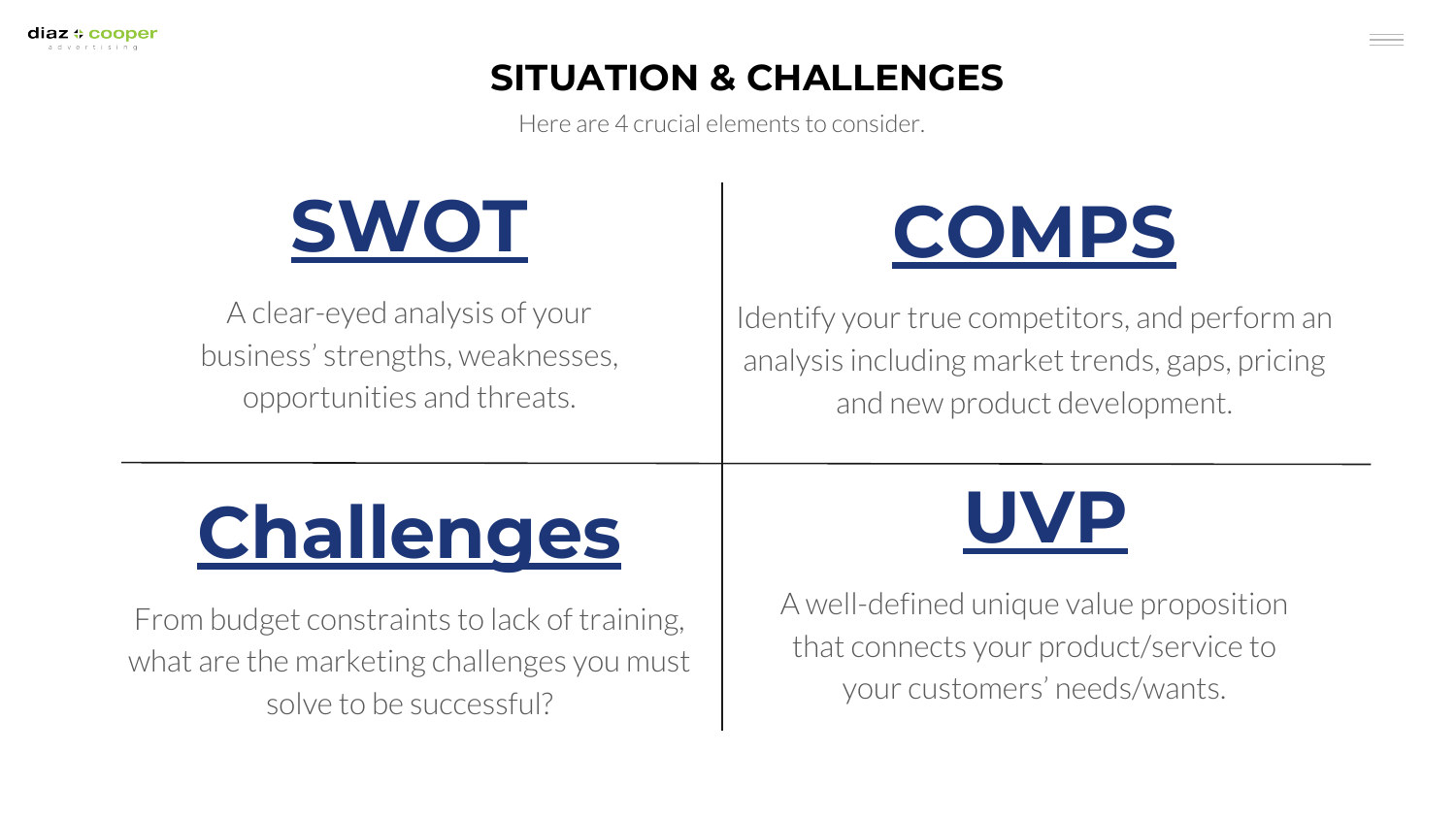

Based on the diagnosis of the business situation and challenges, a guiding policy is developed that directs the actions to be taken as well as those that should not.

*For example, if an eCommerce finds that its monthly sales are flat (challenge) the guiding policy could be to focus on improving the average cart amount or to increase the frequency of repeat buyers.*

The policy provides the direction for the action to be taken.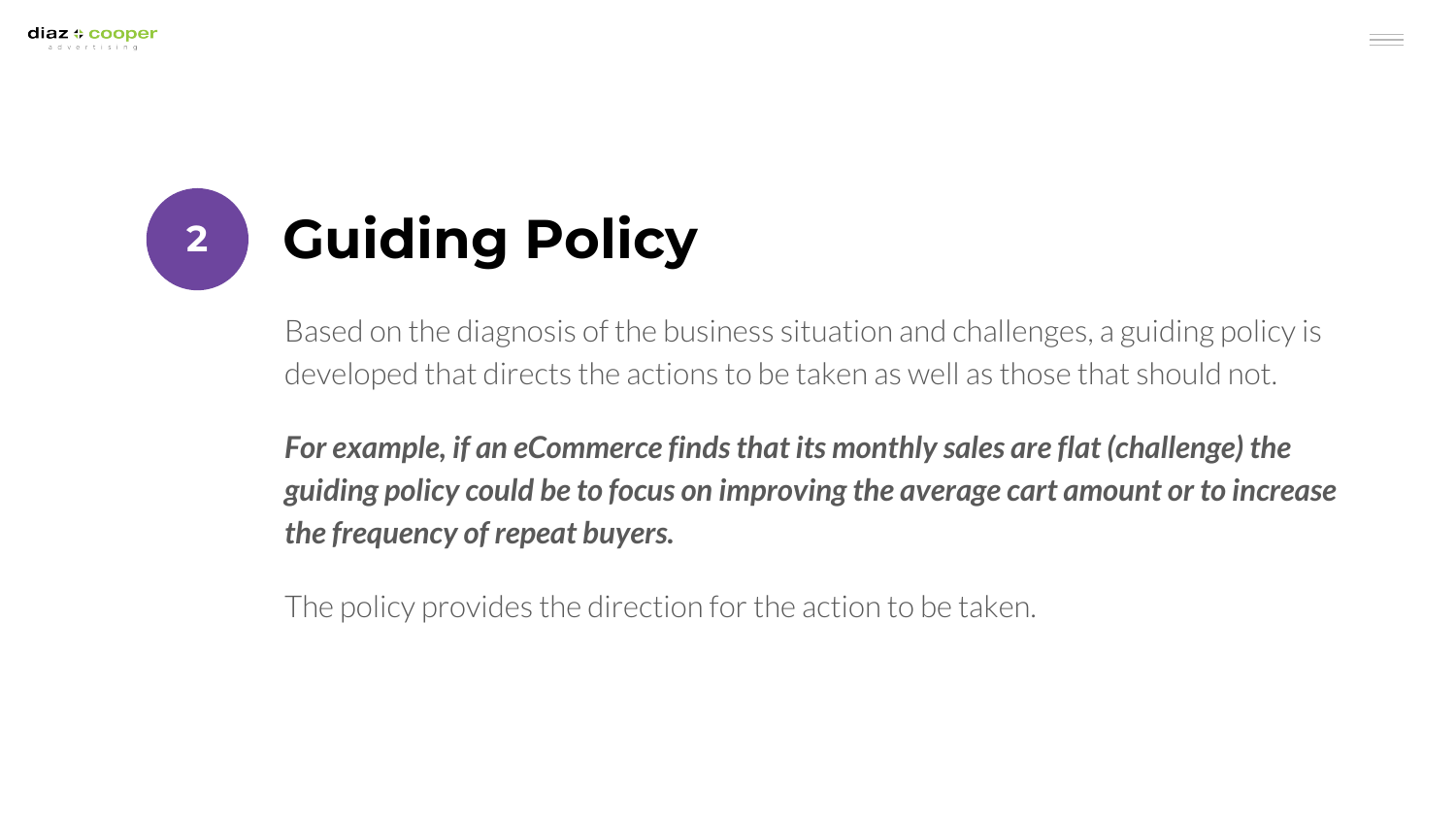### <span id="page-8-0"></span>**The "4 Ps" of Marketing**

- 1. **Product:** What you selling? What are the attributes of your product or uniqueness of your service? How is what you offer different from your competitors and what benefits does it provide your customer?
- 2. **Price:** What will it cost to get your product or service? How does it compare to your competition? What will your profit margin be by selling at that price?
- 3. **Place:** Where will your products and services be available for purchase? If you have multiple locations, you should work to calculate the percentage of sales from each. What is your sales strategy? How will the transaction take place, what is the cost of getting the product or service to the consumer/client, and what will be your refund/return policy?
- 4. **Promotion**: How are you going to let the market know about your product or services? How will you tell them about the features and benefits you provide to entice them to check out what you offer? What marketing tactics will you use and what do you anticipate will be the results of each method? Include information about any incentives or coupons you'll use to attract business.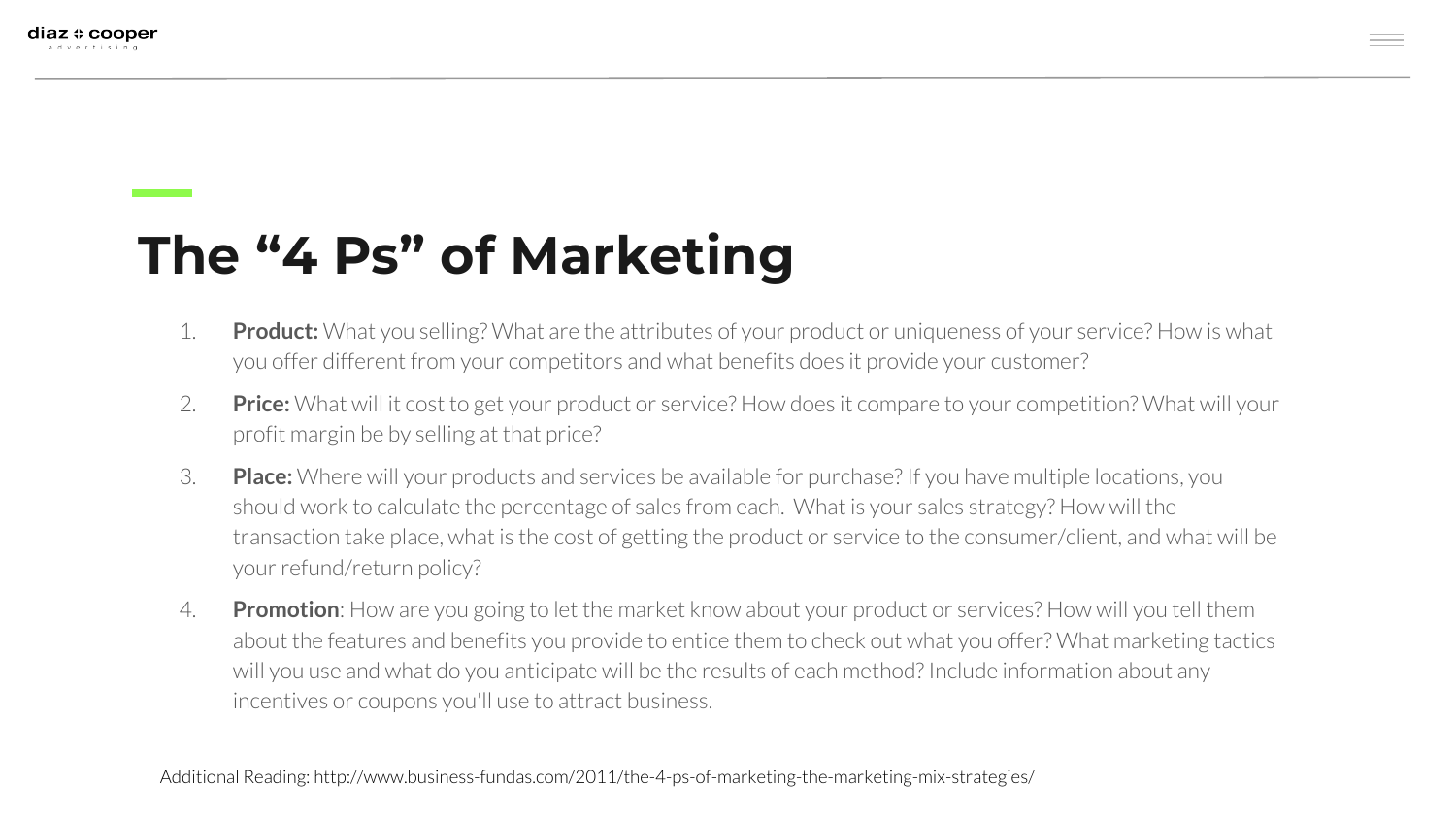### <span id="page-9-0"></span>**The "5th P" – People**



**Your Audience (Personas)** – your marketing strategy should center around a well-defined Core-customer or ideal buyer. Using your ideal buyer persona as the basis of your strategy allows you to think personally about how you will serve your clients, what motivates them and how you will attract them.

*One of the most important components is understanding your core customer - your "ideal" buyer. Who are they? Beyond demographics and household income, you need to consider lifestyle, wants and needs, pain points and motivators. And of course, where to find them.*

Other important people:

Your Marketing, Sales and Customer Service Team – how well-trained are they? Do they have the right tools to stay on message?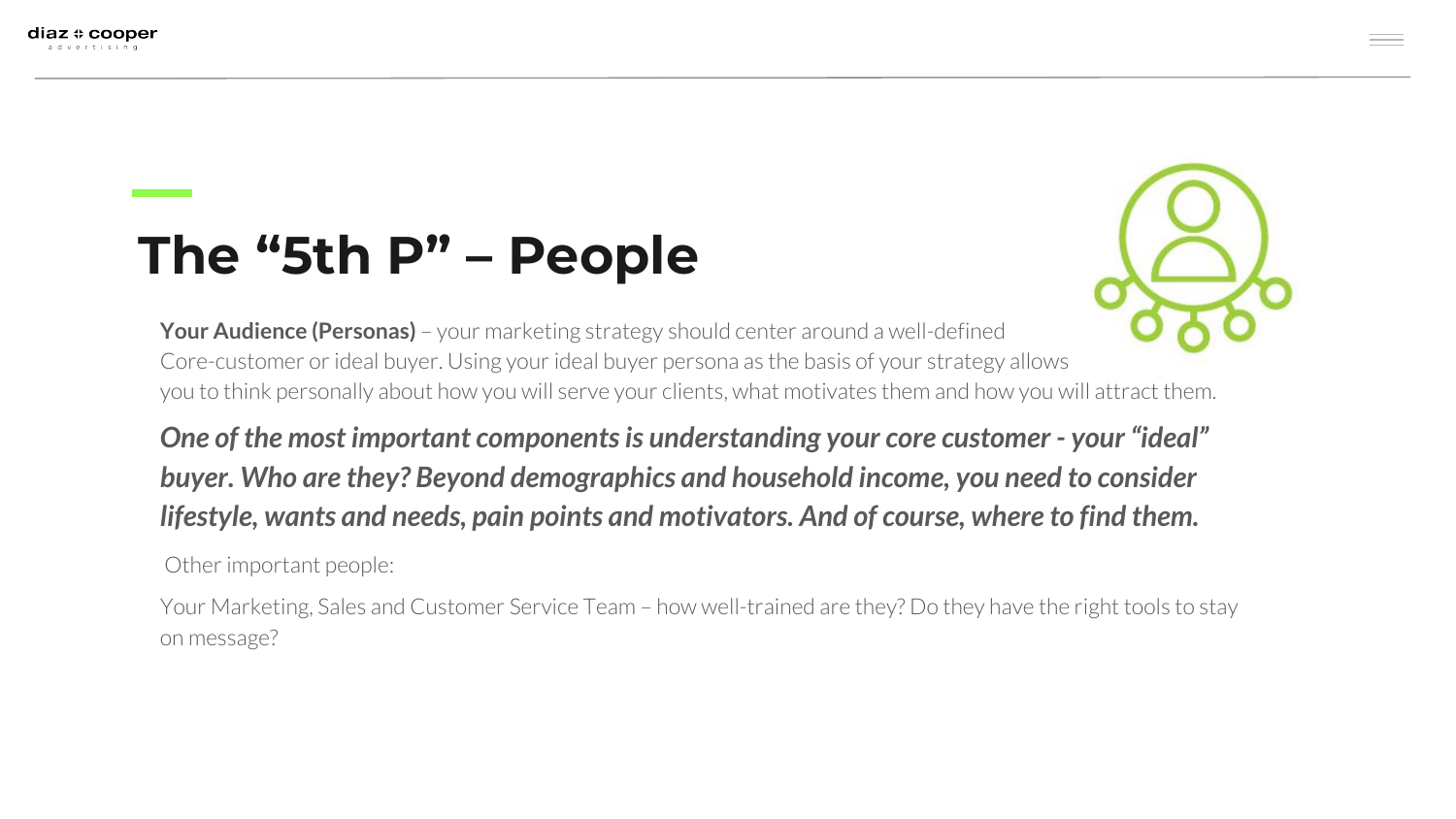

This is the "action plan" portion of strategy. Marketing is not a one-step process. There are 8 stages you must account for on the path people take from stranger to customer to fan...

#### *The Customer Value Journey is the roadmap.*

By using the CVJ, you can intentionally engineer a plan that moves people predictably through the stages of the Buyer's journey.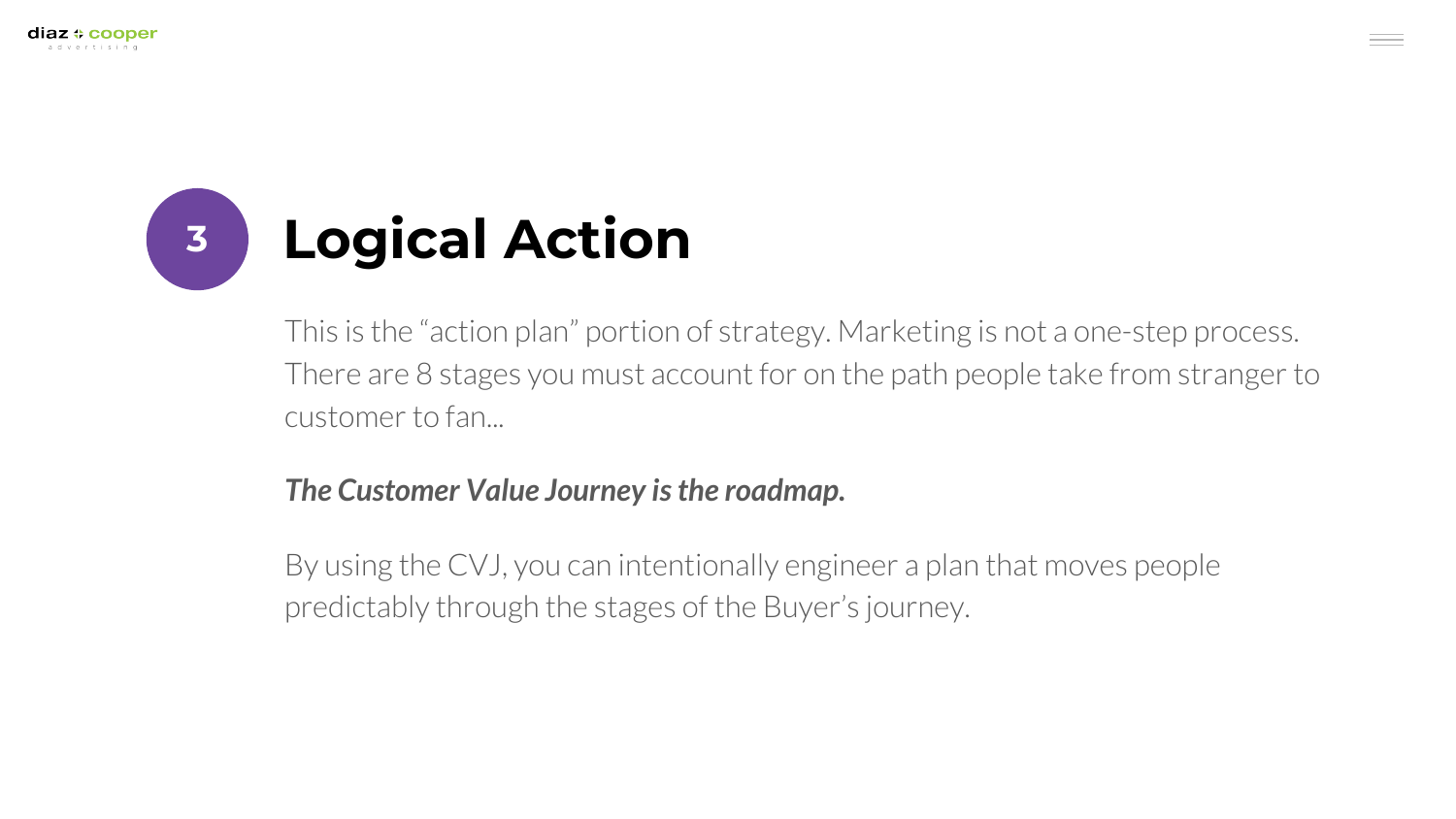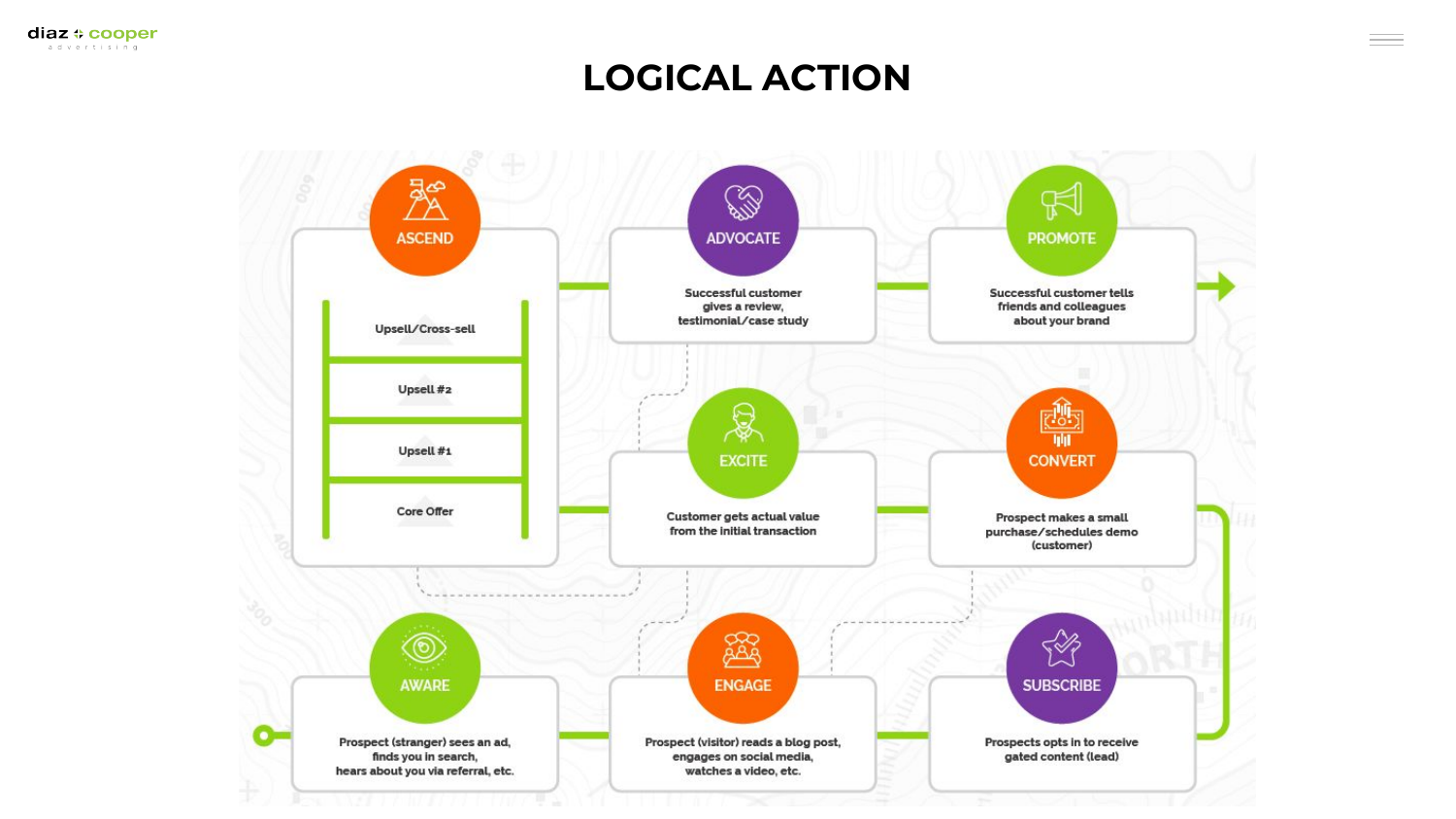#### <span id="page-12-0"></span>**SMART Goals**



No marketing strategy is complete without setting realistic and achievable goals.

It's easy to hide behind buzzwords like "more engagement" or "increase site visits by creating better synergy with our digital marketing."

#### *To be useful, goals must be Specific, Measurable, Attainable, Relevant and Time-bound.*

By using SMART acronym, we can flip those ideas into goals. For example, "X% increase in customers this month" or "X% increase in site visits this quarter."

Now, those are some real marketing goals, assuming you can measure those increases, the numbers are challenging but achievable and they're relevant to your marketing strategy.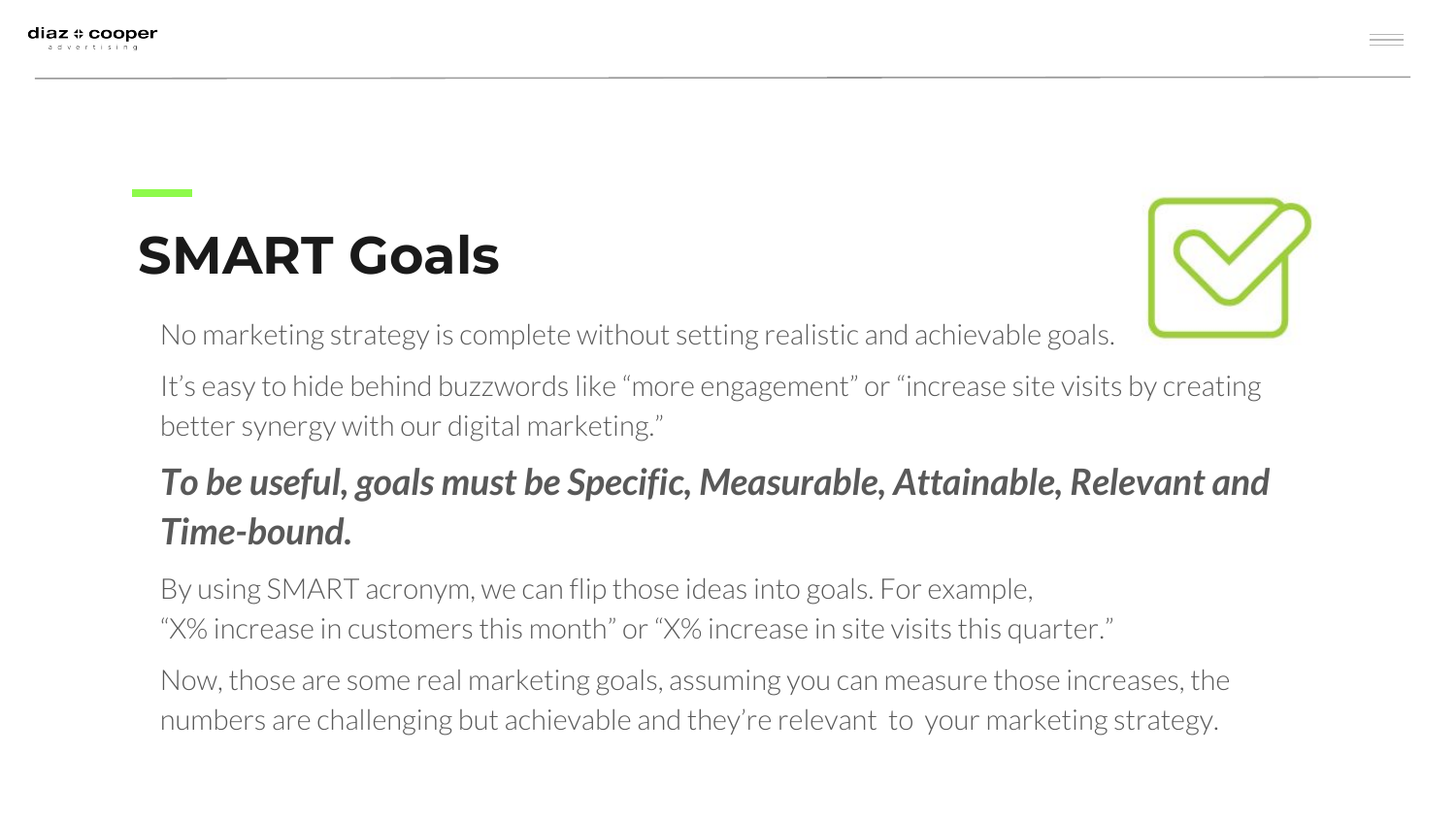<span id="page-13-0"></span>

## **Measuring Performance**

You can't manage what you don't measure. Once you have your SMART goals defined, you need to have a system in place to measure progress towards the goals. Data data helps guide your decisions as a marketer.

This subject alone takes volumes of pages to fully cover, but at the very least, you should have *Google Analytics* correctly implemented and configured to show you how your marketing strategy is performing and which specific areas you can improve.

Never settle for vague "impressions" or "engagement" numbers, always make sure that your metrics are reflecting progress towards each of your goals.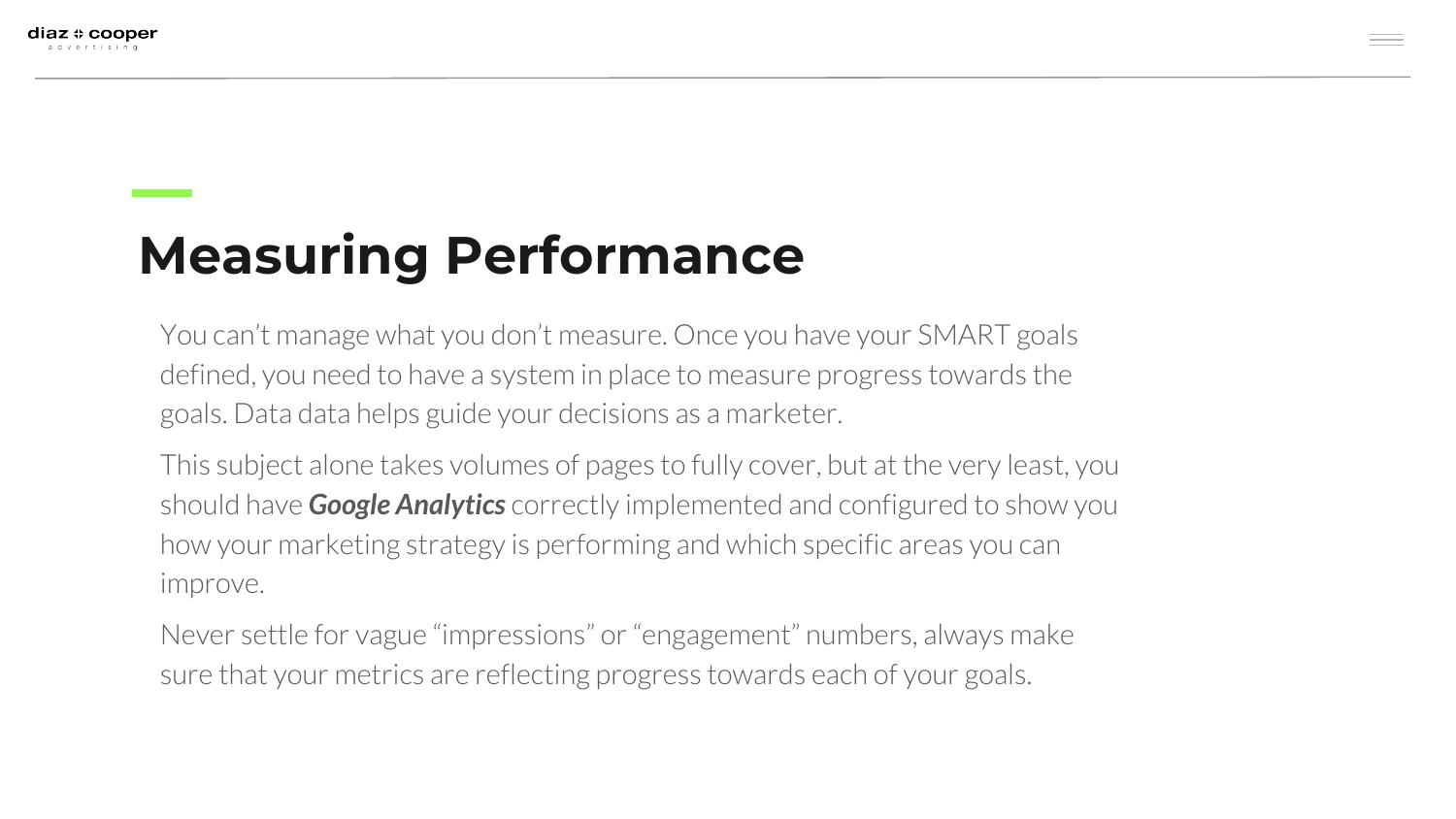#### <span id="page-14-0"></span>**HELPFUL RESOURCES**

### **Articles and Videos**

- <https://blog.hubspot.com/marketing/digital-strategy-guide>
- <https://www.youtube.com/watch?v=P9LJlrCNZyY>
- https://www.digitalmarketer.com/digital-marketing/?utm\_source=house-list-email-broadcast&utm\_medium=email&utm\_term=house-list& utm\_content=beginners-guide-1-25-18&utm\_campaign=beginners-guide-1-25-18
- https://blog.hubspot.com/insiders/how-to-set-inbound-marketing-goals
- <https://blog.hubspot.com/customers/hubspot-goals-app>
- <https://www.marketingweek.com/2016/06/17/how-to-measure-the-success-of-digital-marketing-across-devices-and-platforms/>
- https://blog.hubspot.com/marketing/measure-content-marketing-roi
- <https://blog.hubspot.com/sales/sales-metrics>
- https://neilpatel.com/blog/google-analytics-content-marketing/